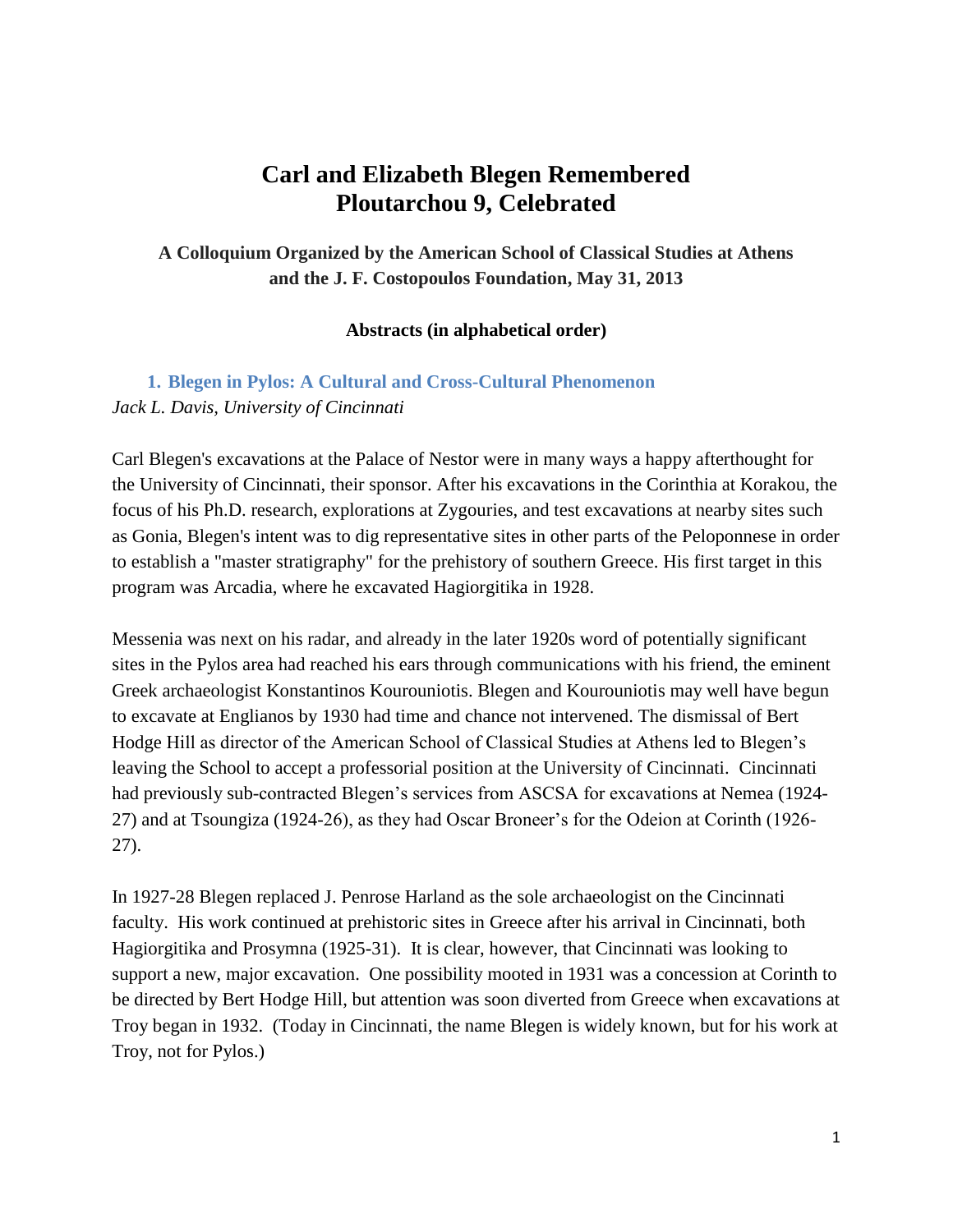It was only after the end of the Troy expedition that Blegen was able to resume work in Greece, with a first campaign of excavations on the Englianos Ridge in 1939. In the course of two decades, he revealed the remains of what is still the best preserved palace of Mycenaean times, the "Palace of Nestor." Aside from the stunning discoveries made in thirteen field campaigns (1939, 1952-64), several aspects of Blegen's excavations will be explored:

1) Blegen's excavation operated on the margins of the institutional framework of ASCSA, not funded by it, but under its auspices. It was not the first project to have enjoyed such a liminal status, but one of the most prestigious to do so.

2) Blegen's excavation staff was international in its composition, pointing toward the collaborations common today and that operate both formally with the framework of Greek law and informally. The team included prominent Greek archaeologists — not only Kourouniotis, with whom he enjoyed a formal collaboration, but, during major campaigns in the 1950s, George Mylonas, Demetrios Theocharis, and George Papathanassopoulos.

3) Blegen's discoveries have had an enduring impact on self-definition of residents of the area. Perhaps as much or even more than any other area of Mainland Greece, the prehistoric past has imprinted modern society. Today's inhabitants have lived in the Community of Nestor, celebrate the "Nestoreia," and have incorporated images of Blegen's finds in their official governmental self-indentification, and unofficially in their cultural iconography.

**2. "The** *Govs* **of Mycenaean Archaeology: Carl W. Blegen's and Alan J. B. Wace's Friendship and Collaboration Through the Lens of Their Correspondence."** *Yannis Fappas, 9th Ephorate of Prehistoric and Classical Antiquities*

Carl Blegen and Alan Wace find a place among the pioneering and most distinguished figures involved in the study of Greek prehistory. These two outstanding archaeologists, managed to eclipse through their individual and common accomplishments (which included extraordinary discoveries) all earlier developments and achievements in prehistoric studies by defining the character of the prehistoric civilizations of Greece and laying foundations for understanding the Hellenic character of the Mycenaeans. Their scholarly collaboration was founded on a life-long friendship; and yielded fundamental studies that provided inspiration to following generations of archaeologists who investigated prehistoric Greece.

I describe the long and close relationship of the two "Govs", as they called one another, based on mail exchanges between 1921 and 1957, letters that are kept in the Archives of the American School of Classical Studies at Athens, the University Archives of the University of Cincinnati, the Archives of the Department of Classics of the University of Cincinnati, as well as letters held privately by Elisabeth French, Alan Wace's daughter and his successor at Mycenae. In the letters the two pioneers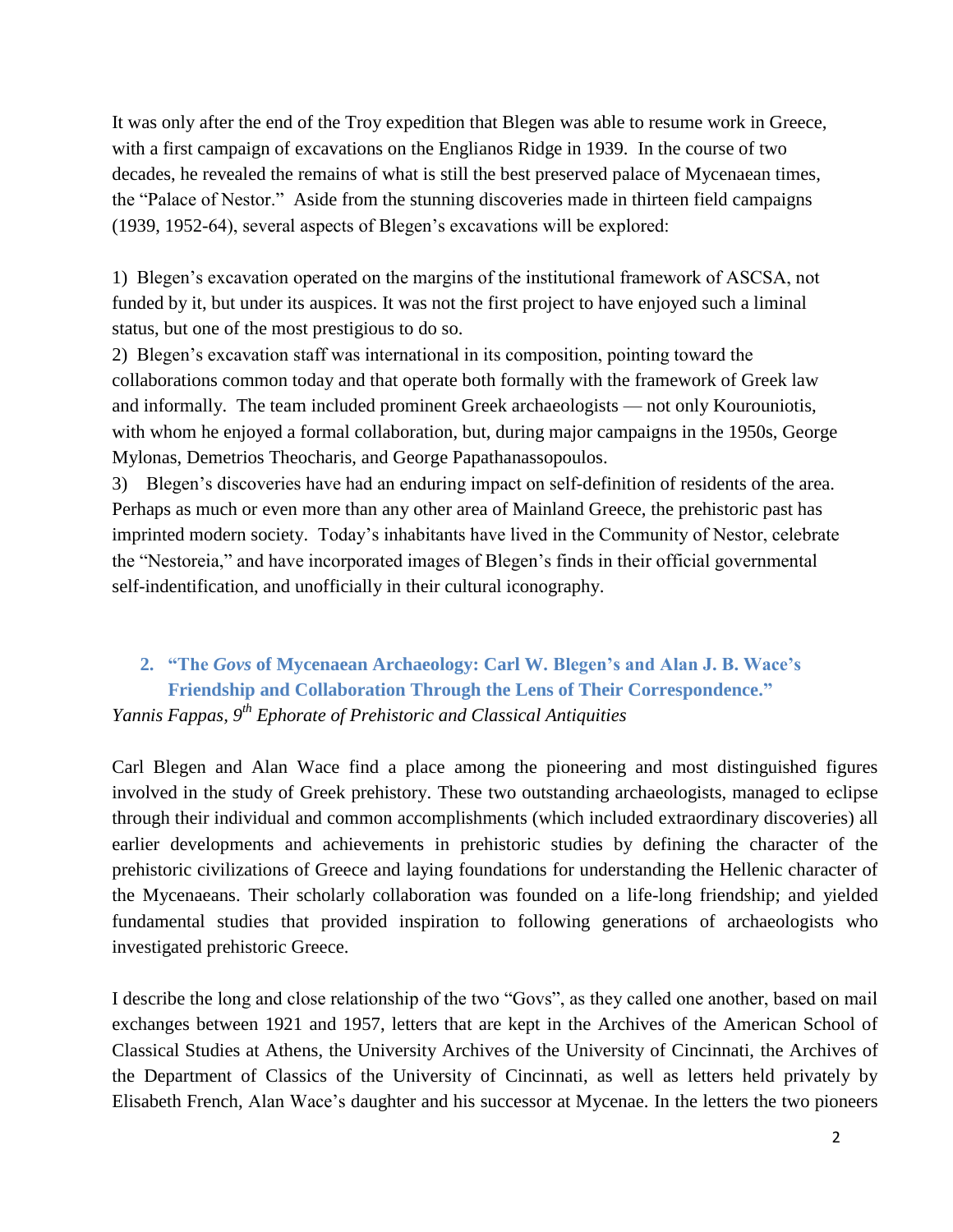comment on various archaeological matters, including great discoveries of these times, while revealing their ingenious minds and philhellenism. In this way, the letters constitute an invaluable resource for those who seek to understand how the study of the Mycenaean civilization evolved into an autonomous sub-discipline of Classical archaeology.

## **3. H Οικία Blegen επί της οδού Πλουτάρχου 9 - Μια κληματαριά, πυκνή σκιά ωραίων συναντήσεων.**

#### *Vasiliki Florou, The J. F.Costopoulos Foundation*

Η νεοκλασική κατοικία επί της οδού Πλουτάρχου 9 αποτέλεσε την κατοικία των αμερικανών αρχαιολόγων Carl και Elizabeth Βlegen καθώς και των Bert και Ida Hill για σαράντα και πλέον συναπτά έτη, από το 1929 μέχρι το 1971, οπότε και ο τελευταίος ένοικος του οικήματος, ο Carl Blegen έφυγε από τη ζωή.

Η ιστορία της Πλουτάρχου συνυφαίνεται με την ιστορία της ζωής των ενοίκων αρχαιολόγων της. Ξεδιπλώνεται ελεύθερα μέσα από την προσωπική σφραγίδα των Blegens, και μεταμορφώνεται με το ρυθμό που εξελίσσεται η ζωή των ιδιοκτήτων της. Άλλοτε ως ένα καταφύγιο ηρεμίας από τις επίπονες προϊστορικές ανασκαφές στην Ελλάδα και τις απαιτήσεις της ακαδημαϊκής ζωής στο Cincinnati, άλλοτε ως ένα φροντισμένο 'σπιτικό', ιδανικό για μελέτη και συγγραφή, κυρίως, όμως, ως ένας ζεστός, ανοικτός χώρος φιλοξενίας.

Σε αντίθεση με την ερμητική εσωστρέφεια άλλων ομολόγων συναδέλφων τους, οι ένοικοι του σπιτιού υποδέχονται στο λεγόμενο '*Ελληνικό Δωμάτιο*', διακοσμημένο με παραδοσιακά σκυριανά έπιπλα, υφαντά, αρχαία ελληνικά αγγεία, Έλληνες και ξένους αρχαιολόγους, διπλωμάτες, διανοούμενους, συλλέκτες. Οι συσχετισμοί αυτοί ανοίγουν για μας ένα παράθυρο με απρόσμενη θέα στην πνευματική ζωή και αστική τάξη ιδίως του μεσοπολέμου, αλλά και της μεταιχμιακής πρώιμης μεταπολεμικής Αθήνας. Η Ιουλία Δραγούμη, συγγραφέας παιδικών βιβλίων από την ιστορική οικογένεια των Δραγουμήδων προσφέρει στην Elizabeth Blegen το 1932 μοσχεύματα σταφυλιών από τη φορτωμένη συνειρμούς *Βίλα Γαλήνη* του Πόρου για την κληματαριά του κήπου της οδού Πλουτάρχου. Καρπίζει τελικά αυτή η κληματαριά στην οικία Blegen; Θα εξεταστεί εδώ σε ποιό βαθμό το οίκημα αποτέλεσε τόπο συγκομιδής εντυπώσεων και αναμνήσεων, κυρίως για τους Έλληνες αλλά και τους ξένους, που αφοσίωσαν τη ζωή και το έργο τους στην Ελλάδα, καθώς και πώς λειτούργησε ευρύτερα μέσα στον κόσμο της εποχής του ως ένα τοπόσημο-σημείο αναφοράς.

**4.** "Εις ανώτερα": The 1930's *Elizabeth French, British School at Athens*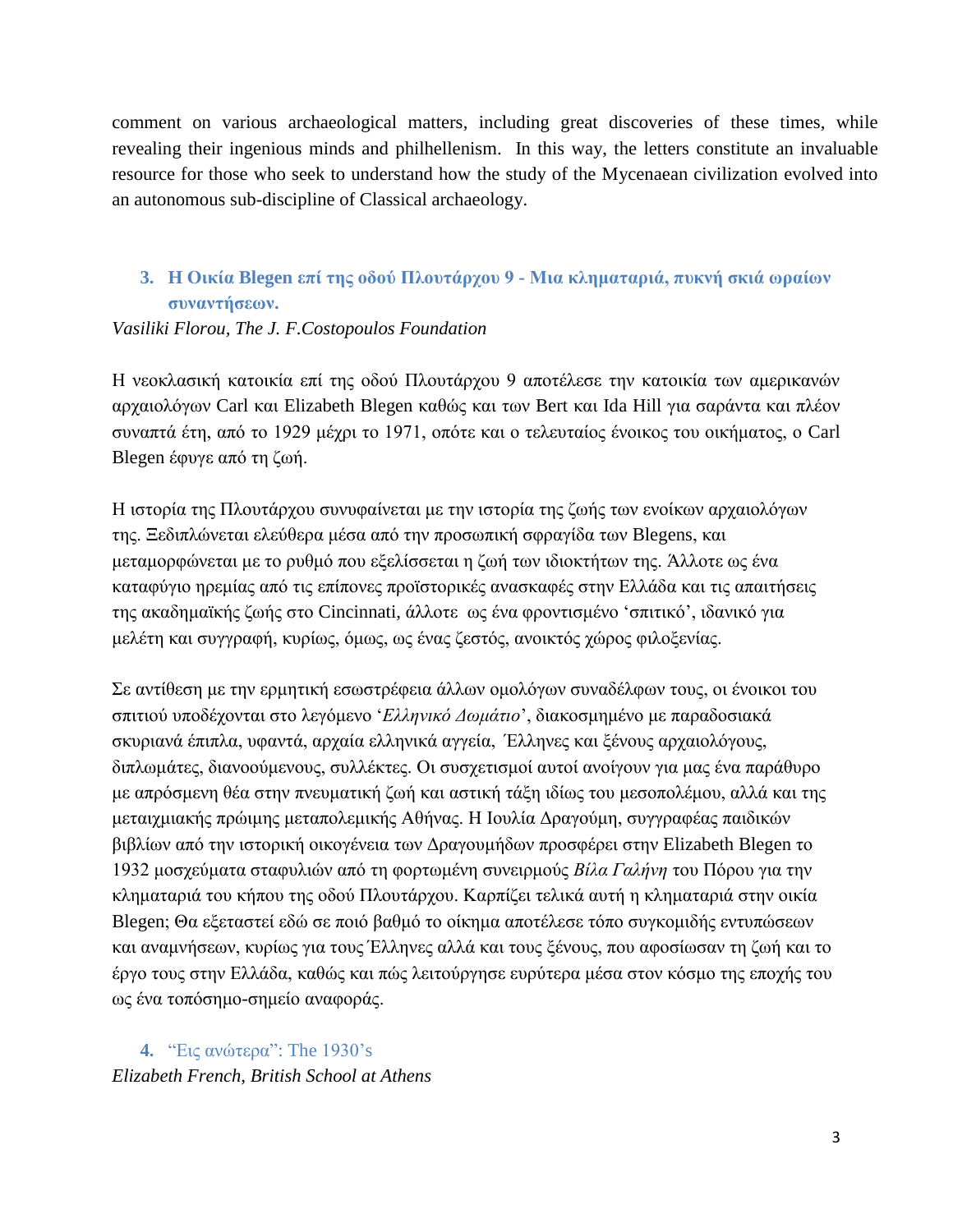With the start of the 1930's a fourth chapter in the relationship between Blegen and Wace began and by the middle of the decade both had become establishment figures: professors with students who would themselves become well-known scholars, they owned handsome houses, published, lectured and feasted at each other's institutions. Both initiated excavations in 1939 only to have them cut short – not to be resumed for over a decade. The spirit of unease with long-held assumptions remained but became focused into further fundamental scholarship, the truth of which is still acknowledged today.

### **5. "Islanders vs. Mainlanders", "The Mycenae Wars", and Other Short Stories** *Yannis Galanakis, University of Cambridge*

This paper uses archival material from Oxford, Cambridge, Cincinnati, and Athens in order to discuss and assess the long (and often fraught with difficulties) relationship between Carl Blegen and the "Oxford gang": Sir Arthur Evans, Sir John Myres, Duncan Mackenzie, and David Hogarth. Covering a period of 40 years (ca. 1910 to the early 1950s), it looks at the formation and development of one of the most contentious debates in Aegean archaeology – namely the idea of Evans, and his closest allies, of a "Minoan domination" over the islands and mainland Greece, one that ran counter to the view supported by Blegen and Alan Wace of an independent development of the mainland. The debate of the 1910s and 1920s culminated with the discovery of Linear B tablets during Blegen's excavations at Pylos in mainland Greece in 1939, an event that Evans considered final proof for his theory. But that was not meant to be the end of the story. Following Evans's death in 1941, Blegen's correspondence with Oxford continued through the medium of the executor of Sir Arthur's will, John Myres, who was also responsible for publishing Linear B documents from Knossos that remained unpublished. With their publication in 1952 and Ventris's brilliant decipherment that same year, the debate took yet another form that has since shaped the course and interpretative framework of Aegean archaeology. It is through the lens of Oxford (i.e., the views of Evans and his friends) that Blegen's role in this debate is here reconstructed and discussed anew.

#### **6. Οι ανασκαφές του Carl Blegen στην Πύλο μέσα από τον ελληνικό και ξένο τύπο** *Nektarios Karadimas, Aegeus-Society for Aegean Prehistory*

Ο Τύπος και εν γένει τα Μέσα Μαζικής Ενημέρωσης έχουν πολλές φορές χρησιμοποιηθεί – και χρησιμοποιούνται ακόμη – από τους αρχαιολόγους για να κάνουν ευρεία γνωστή την ανασκαφική τους έρευνα, με ανάλογα παρεπόμενα οφέλη. Ο Heinrich Schliemann συνήθιζε να στέλνει εκτενέστατες ανταποκρίσεις από την Τροία, τόσο στην *Augsburger Allgemeine Zeitung*, όσο και στην ελληνική εφημερίδα *Εφημερίς των Συζητήσεων*, ενώ ο ίδιος ο Arthur Evans δεν δίσταζε να στέλνει ανασκαφικές εκθέσεις της Κνωσού και του Τάφου–Ιερού στην λονδρέζικη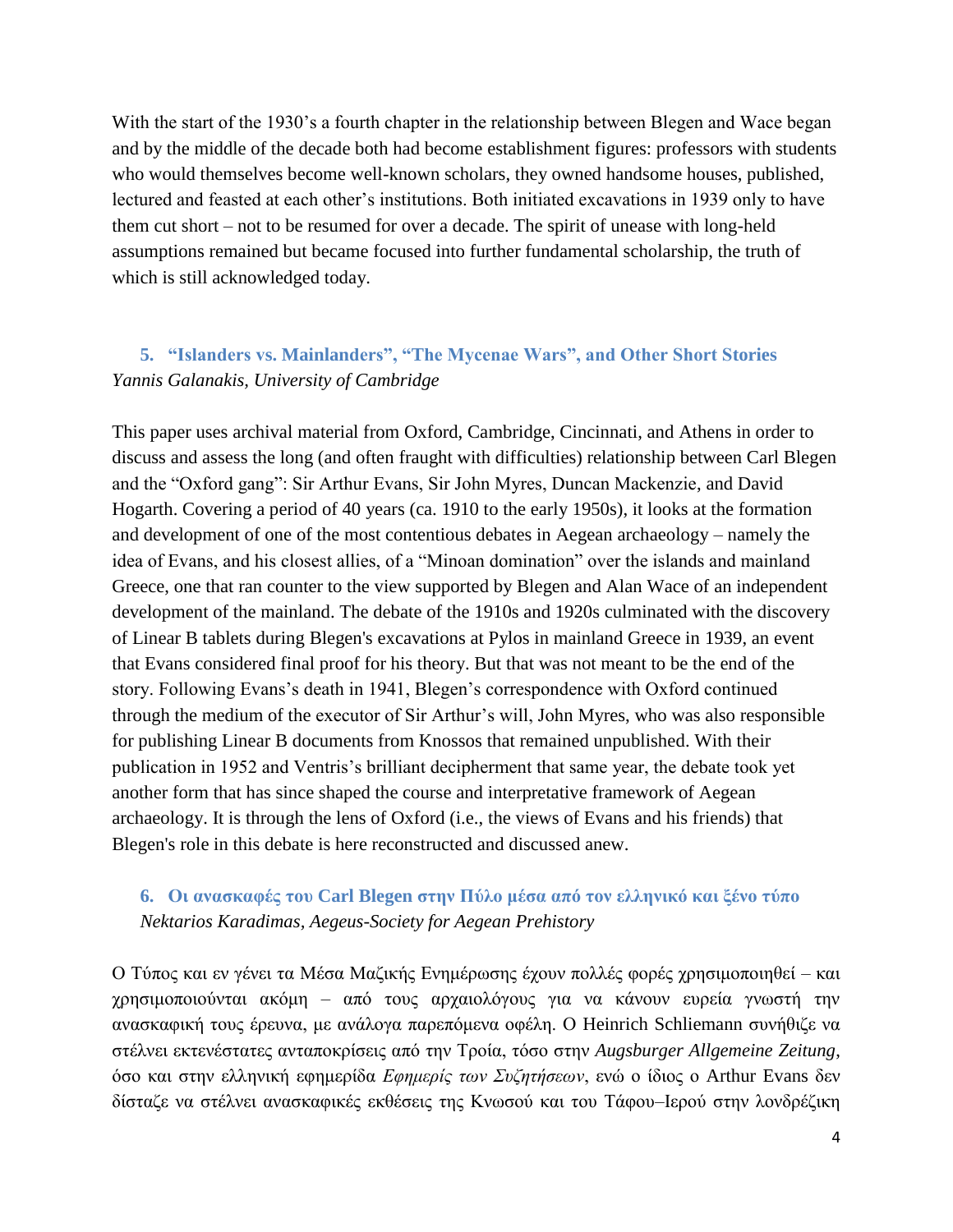εφημερίδα *The Times*. Πέρα από τα πρωτότυπα άρθρα αρχαιολόγων, ο Τύπος διασώζει συχνά πολύτιμες και σε μερικές περιπτώσεις μοναδικές μαρτυρίες για ανασκαφές ή για άλλες αρχαιολογικές ανακαλύψεις. Όσο πιο σημαντικό θεωρείται ένα αρχαιολογικό εύρημα τόσο πιο έντονο γίνεται το ενδιαφέρον των ανθρώπων και συνεπώς των δημοσιογράφων.

Στο αρχείο του Carl Blegen – που ο ίδιος κληροδότησε – στην Αμερικανική Σχολή Κλασικών Σπουδών στην Αθήνα, δυστυχώς σώζονται ελάχιστα αποκόμματα εφημερίδων που αναφέρονται στις ανασκαφές του στην Πύλο. Από τα τριάντα δύο αποκόμματα μόνο έξι αναφέρονται στον ίδιο ή σε ανασκαφές του. Περισσότερα αποκόμματα σώζονται στο αρχείο του που φυλάσσεται στο Πανεπιστήμιο του Cincinnati (Archives of the Department of Classics). Με αφορμή, λοιπόν, το τιμητικό αυτό συνέδριο, γίνεται για πρώτη φορά προσπάθεια να συγκεντρωθούν όσο το δυνατόν περισσότερα άρθρα που γράφτηκαν για αυτόν και τις ανασκαφές του στο ανάκτορο του Νέστορος σε ελληνικές και ξένες εφημερίδες ή σε άλλα εκλαϊκευμένα περιοδικά. Μέσα από τα άρθρα αυτά θα παρουσιαστούν ενδιαφέρουσες πτυχές των ανασκαφών του, όπως καταγράφηκαν από δημοσιογράφους, θα αναδειχθεί ο αντίκτυπος που προκάλεσαν οι ανασκαφές στην Πύλο τόσο σε τοπική όσο και διεθνή κλίμακα, και θα παρουσιαστούν άγνωστες συνεντεύξεις του Blegen, που αποκαλύπτουν με γλαφυρό τρόπο ιδέες και απόψεις του ιδίου για την προϊστορική αρχαιολογία.

# **7. The Blegens and the Hills: A Family Affair**

#### *Robert Pounder, Vassar College*

Carl William Blegen, a Yale graduate student, first came to Athens in 1910, the year that Elizabeth Denny Pierce, his future wife, graduated from Vassar. Elizabeth studied ancient history, Greek, and Latin in her undergraduate years under the tutelage of Ida Carleton Thallon, Vassar 1897. At some point during their student-teacher association, the two women entered into what is often called a "Boston marriage," a term derived from Henry James's "The Bostonians." Such socially acceptable alliances became relatively common among American and British women in the first quarter of the 20th century. When Elizabeth Pierce returned to Vassar to study for an M.A., she and Ida Thallon lived in adjacent rooms in a campus dormitory and cultivated deep and life-long friendships with female faculty members.

When World War I ended, Elizabeth traveled to Athens to study at the American School of Classical Studies, then headed by Bert Hodge Hill. She met Carl Blegen, who led most of the School trips. An infatuation resulted that turned into passionate love on the part of Blegen; his devotion was reciprocated by Elizabeth, although she retained her tie to Ida. The result was two marriages -- Elizabeth and Carl, on the one hand, and Ida and Bert Hill, on the other. This love story -- and the successful compromise at its heart -- is documented in hundreds of letters now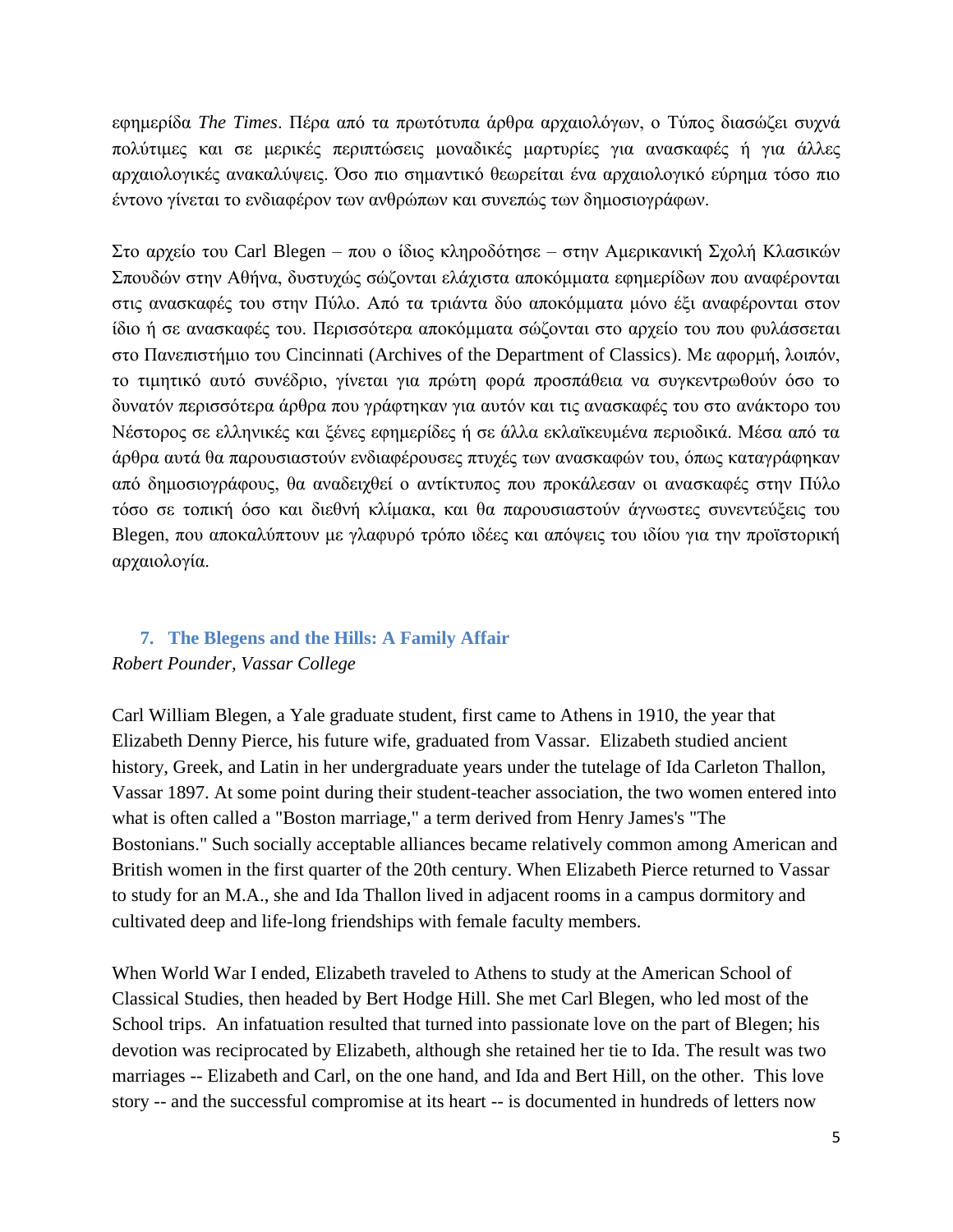housed in the archives of the American School. As they aged, the two couples fell into more conventional roles and lived out their professional and personal lives together in the house at 9 Plutarch Street.

This paper will chart the evolution of these relationships and assess their effects on the archaeological achievements of (especially) Carl Blegen.

## **8.** *Carl Blegen at Troy, 1932-1938, and the Question of a Trojan War Brian Rose, University of Pennsylvania*

Between 1932 and 1938, Carl Blegen launched the second major excavation at Troy, and in the course of only seven years, he and his team managed to place the site's ceramic chronology on a firm foundation for the first time. This talk summarizes Blegen's achievements and compares them to the excavation results of Schliemann, Doerpfeld, and Korfmann, especially with reference to a "Trojan War."

Blegen regarded the issue of the war as relatively straightforward, and his reasoning was as follows. The *Iliad* concerns a fortified citadel in the Troad that was destroyed in an attack by the Greeks. The hill of Hisarlik contains the only fortified citadel of Late Bronze Age date in the Troad, which was severely damaged in an armed attack following a period of heightened security measures. The date that Blegen proposed for the attack—ca. 1240 B.C., coincided with a period of strength and prosperity of the Mycenaean palaces, which would have had the ability to mount a unified offense.

The generally accepted date of that conflict today, however, is ca. 1180 B.C. --- 60 years later than the one proposed by Blegen, which completely changes the foundations of his suggested linkage between Troy and the *Iliad*. Even in the case of the VIIa destruction, which Blegen linked to the Trojan War, we have no secure evidence that allows us to identify the city's attackers. In other words, there were battles in the Late Bronze Age in which both sides of the Aegean appear to have played a role, but we cannot say that Troy was one of the casualties of this conflict, as Blegen believed.

## **9. From the Mud of Peirene to Mastering Prehistoric Stratigraphy: Carl Blegen's Formative Years in the Corinthia and Argolid.** *Ioulia Tzonou-Herbst, ASCSA Corinth Excavations*

At 23 years of age having earned two BA degrees from distinguished universities, Carl Blegen came to the American School of Classical Studies. Immediately, in the summer of 1911, he was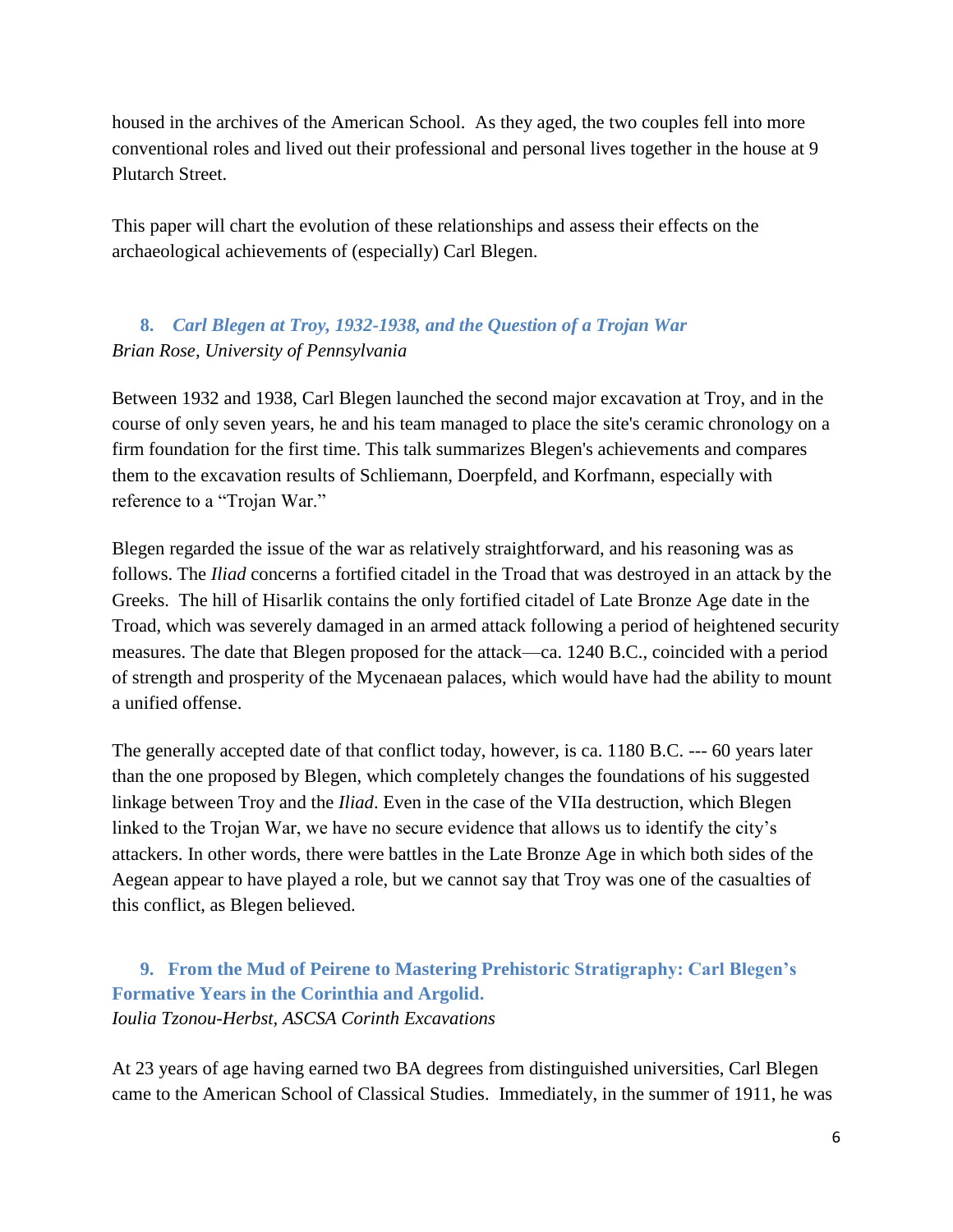put to excavate in a particularly muddy place, the underground tunnels of the Fountain of Peirene in Corinth. This is the time, the end of the  $19<sup>th</sup>$  and early  $20<sup>th</sup>$  century, when archaeology's shift away from armchair study is well-established. Archaeological fieldwork is considered essential training, dominated by machismo. At the same time travel to sites is entrenched as part of the personal masculine enhancement. Blegen lived in the village of Ancient Corinth and dug extensively at the site: in the Lechaion Road, in the Peribolos of Apollo, in the Julian Basilica. Bert Hodge Hill taught him his values in the conduct of excavation: accuracy in observation, recording, and reporting. Hill instructed Blegen on stratigraphy. Their understanding of the concept is a challenge to our perceptions. Blegen used stratification mainly as a practical tool, to organize layers as his multitude of workmen dug. He drew numerous sections of his baulks, even if he did not correlate architectural remains and the artifacts contained within the layers in order to date the construction, use, and destruction of the structures. The relationships between layers that he recorded were physical, not causal. He surprises us, however, when he thinks in terms of sequences of events represented in the strata he digs.

Blegen's interests were wide and all–encompassing. He explored the Venetian fortifications while swimming at Lechaion; preserved for study Turkish and Byzantine pottery; learned Greek; catalogued coins, inscriptions, and sculptures; and surveyed extensively in the Forum in Corinth. Subsequently, he discovered prehistory and directed his own excavation at Korakou after four years of hard tutelage in Corinth. Blegen changed his digging and recording practices for reasons we can only surmise. He introduced excavation by arbitrary spits under the powerful influence of British archaeologists, most prominent among them Alan J. B. Wace. He translated his archaeological strata into a chronological sequence as he developed and named the phases of the Bronze Age of mainland Greece, always in direct dialogue and with feedback from Wace. Blegen directed more excavations at prehistoric sites (Gonia, Yiriza, Zygouries, Nemea, Phlius, Prosymna), while he continued digging in Corinth, on Temple Hill, in the area of Glauke, and on Acrocorinth. He published extensively concerning all of his endeavors. He became Acting Director of the American School, all within a decade and a half from his arrival as an unripe student. His growth and development were rapid.

Blegen's legacy to us from his formative years is a wealth of artefacts and excavation records. Researching him we research the archaeology of the areas he dug, in Corinth and at prehistoric sites, and there are always new discoveries waiting to be made. As we use and reuse his data, it is essential that we document his thinking process, and identify and acknowledge his biases as he was collecting that data. His experimentation with the methodology that lies behind what we do is instructive. Our current excavation methodologies represent only one additional step in the evolution of excavation values, practices, and technologies. There will always be a more efficient way to dig and record. Finally, this exercise in memory is a lesson in character building; Blegen never let his ego compel him to exaggerate the significance of his finds.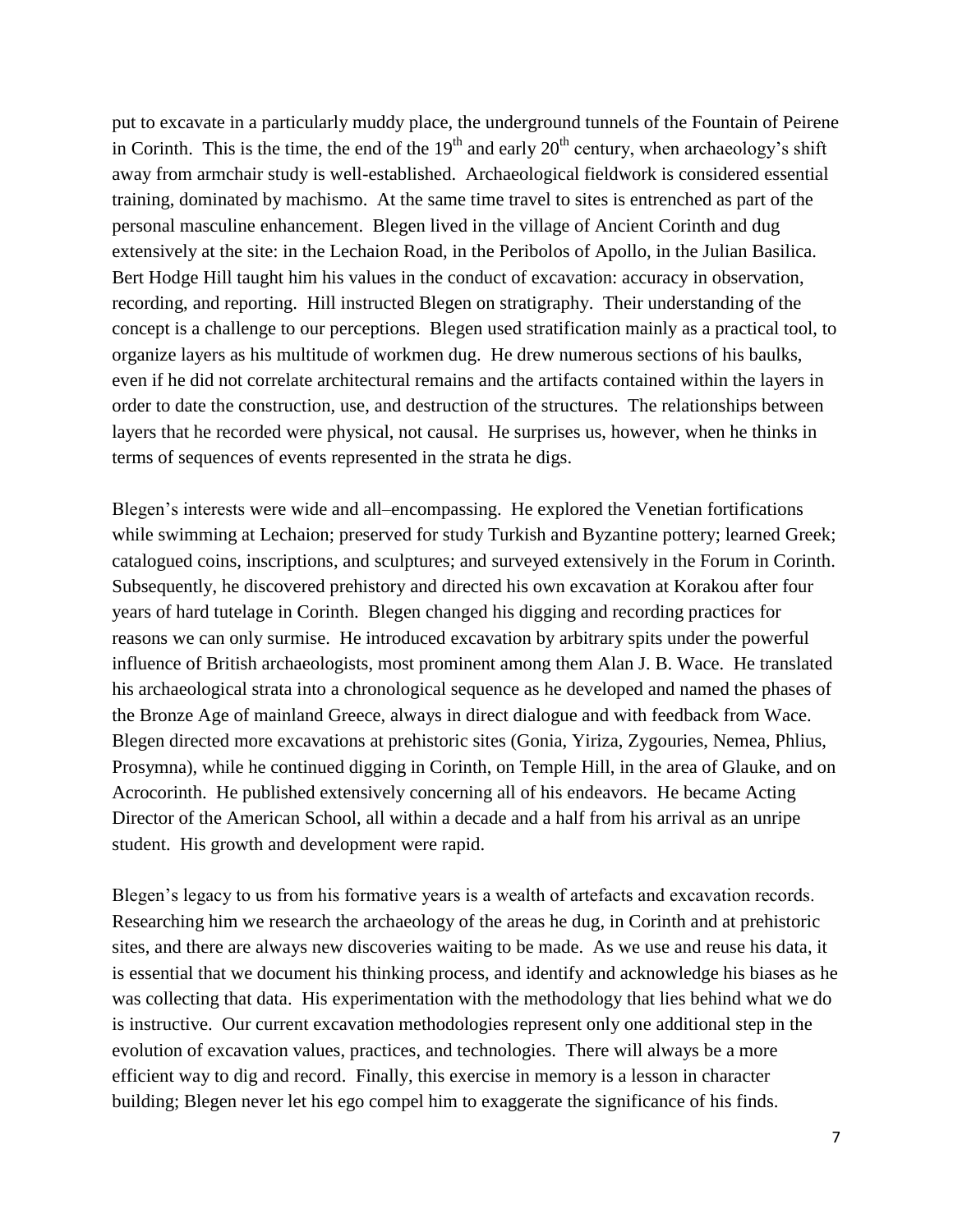## **10. The Life of Carl W. Blegen from a Grass Roots Perspective** *Natalia Vogeikoff-Brogan, American School of Classical Studies at Athens*

In 1947, Theodore C. Blegen, the distinguished historian and brother of Carl W. Blegen, published *Grass Roots History*, a book that is not concerned about the big events of American history but explores the "everyday life of people, in their homes and at their retreats, in their work and in their play, in turbulence and in repose…" through the use of diaries and letters. Theodore Blegen, slightly younger than Carl, remained close to his brother throughout their lives. Both, avid correspondents, wrote to each other for more than 50 years. It is mostly in their correspondence and Theodore's published reminiscences of their childhood that I have searched, in order to sketch the *Bildungsroman* of Carl Blegen.

This paper examines three periods of Carl Blegen's life: his childhood years and his Lutheran upbringing in Minnesota; his service with the American Red Cross in 1918-1919; and finally, his OSS and post-WWII role in the Cold War cultural diplomacy.

For his childhood years, I have used Theodore Blegen's book, *The Saga of the Saga Hill*, an autobiographical narrative of the family's summer vacations at Lake Minnetonka in Minnesota. The son of a Norwegian-American professor of Greek at Augsburg College in Minneapolis, Blegen and his siblings grew up in an intellectual and hospitable household where Lutheranism figured large.

As a result of his Lutheran upbringing, from early on in his life, Carl Blegen developed a high sense of duty to help his fellow men in distress, one that was materialized through his service with the American Red Cross in Macedonia in 1918-1919. Drawing from the work of Jack Davis who has studied extensively Blegen's personal diaries from this period, I will highlight Blegen's humanitarian work in Eastern Macedonia and Mt. Pangaion, where he organized relief of starving populations and the repatriation and rehabilitation of thousands of refugees who had been held as prisoners in Bulgaria during the Great War.

Later, as an accomplished academic with several decades of experience of living in Greece, Blegen offered his services with OSS during WW II, heading the Greek section of the Foreign Nationalities Branch (FNB) in Washington, DC; soon after the end of the war, he participated in the implementation of the Marshall plan and the Fulbright program in Greece; and finally, he accepted to write, a history of the Greek-American relations entitled "The U.S. and Greece," commissioned by Washington's policy makers, as part of their re-writing of Western history. His manuscript which would have formed part of *The American Foreign Policy Library*, a